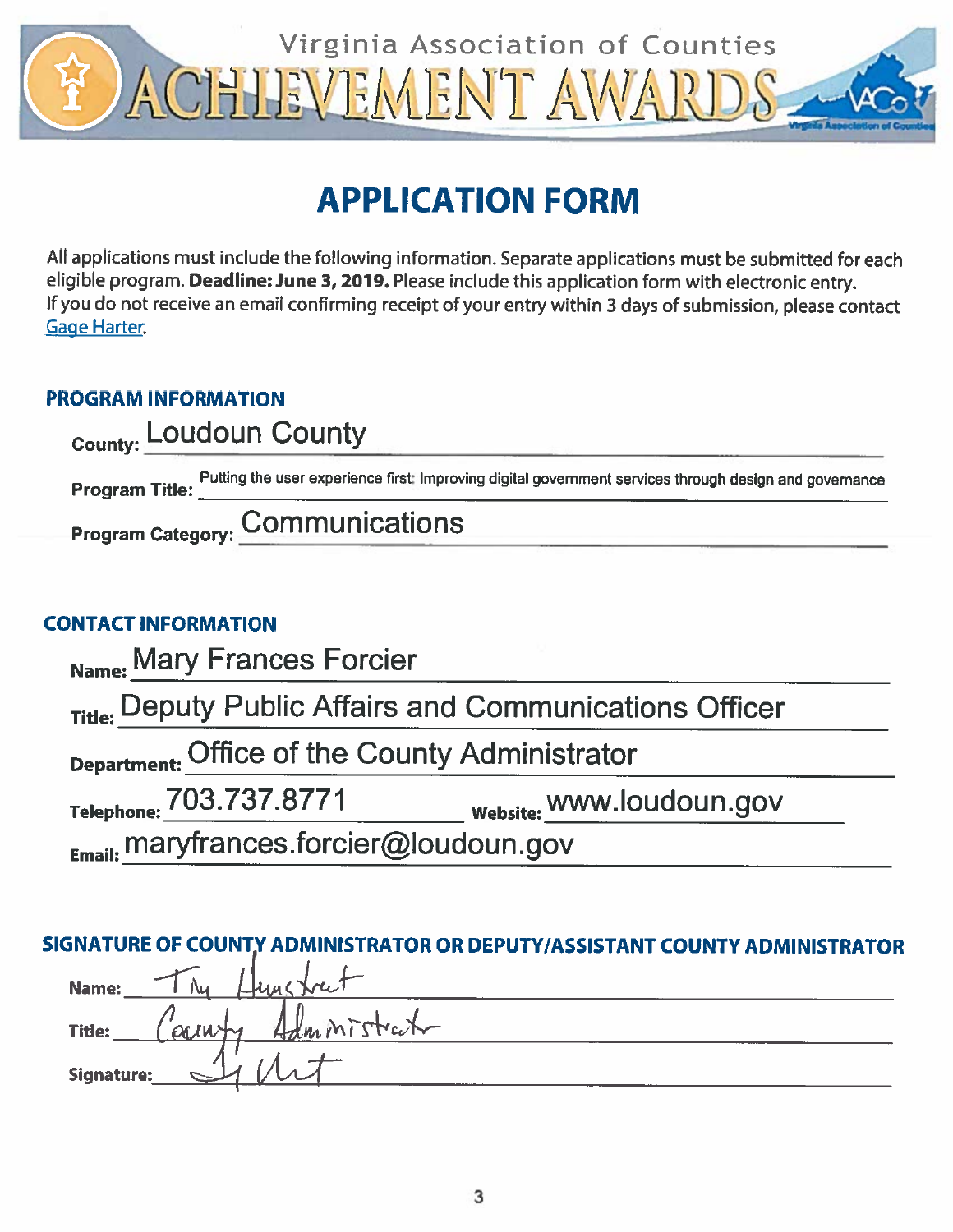# **Putting the user experience first: Improving digital government services through design and governance**

# **ABSTRACT**

The need to provide modern digital services to a relatively young, tech-oriented community compelled Loudoun County to redesign and reimagine the County's website, loudoun.gov. One major innovation was the development and implementation of a new web governance structure and policy designed to ensure the continued effectiveness of the site beyond its initial launch period. The program focuses on putting the user experience first: giving our customers what they want and need from their digital government services. The program also presented an opportunity to thoughtfully define and implement the County's brand and graphic identity standards program.

# **CHALLENGE/OPPORTUNITY**

Loudoun County, Virginia, is a rapidly growing county in the National Capital Region, encompassing approximately 400,000 residents. More than 70 percent of the world's internet traffic passes through Loudoun County on a daily basis: data centers occupy nearly 10 million square feet currently in operation. Loudoun ranked #1 nationally in 2016 in household income for the 2012-2016 period out of all jurisdictions in the nation. With a vibrant economy and an active tech sector, the County's median age is 36.1.

The need to provide modern digital services to a relatively young, tech-oriented community compelled us to redesign and reimagine the County's website, loudoun.gov.

As the platform for our 2012 website site was phased out, we had an opportunity to truly reimagine the County's website, ensuring that our customers' needs would inform the navigation and architecture of the site. As the 2012 site was not mobile-friendly, the Public Affairs and Communications Team focused on improving the experience for mobile users while developing navigation that made our residents' top tasks easier to access. One major innovation was the development and implementation of a new web governance structure and policy designed to ensure the continued effectiveness of the site beyond its initial launch period.

The website project also presented an opportunity to thoughtfully begin to define and implement the County's brand and graphic identity standards. We found that the 2012 website banner had become the County's de facto "logo" without a deliberate graphic standards/identity program, so we undertook the design of a new wordmark and brand/graphic standards program simultaneously.

### **THE PROGRAM**

Our goals for this website redesign and governance program included:

- Enhanced user experience for the public
- Use data analytics to inform information architecture and design
- Purge outdated/unnecessary content
- Improve document management
- Implement an improved process to maintain the new website
- Higher standards/greater professionalism to better serve the public
- Adherence to the county's brand standards with a more modern look and feel
- Training and skill development for departmental web managers and contributors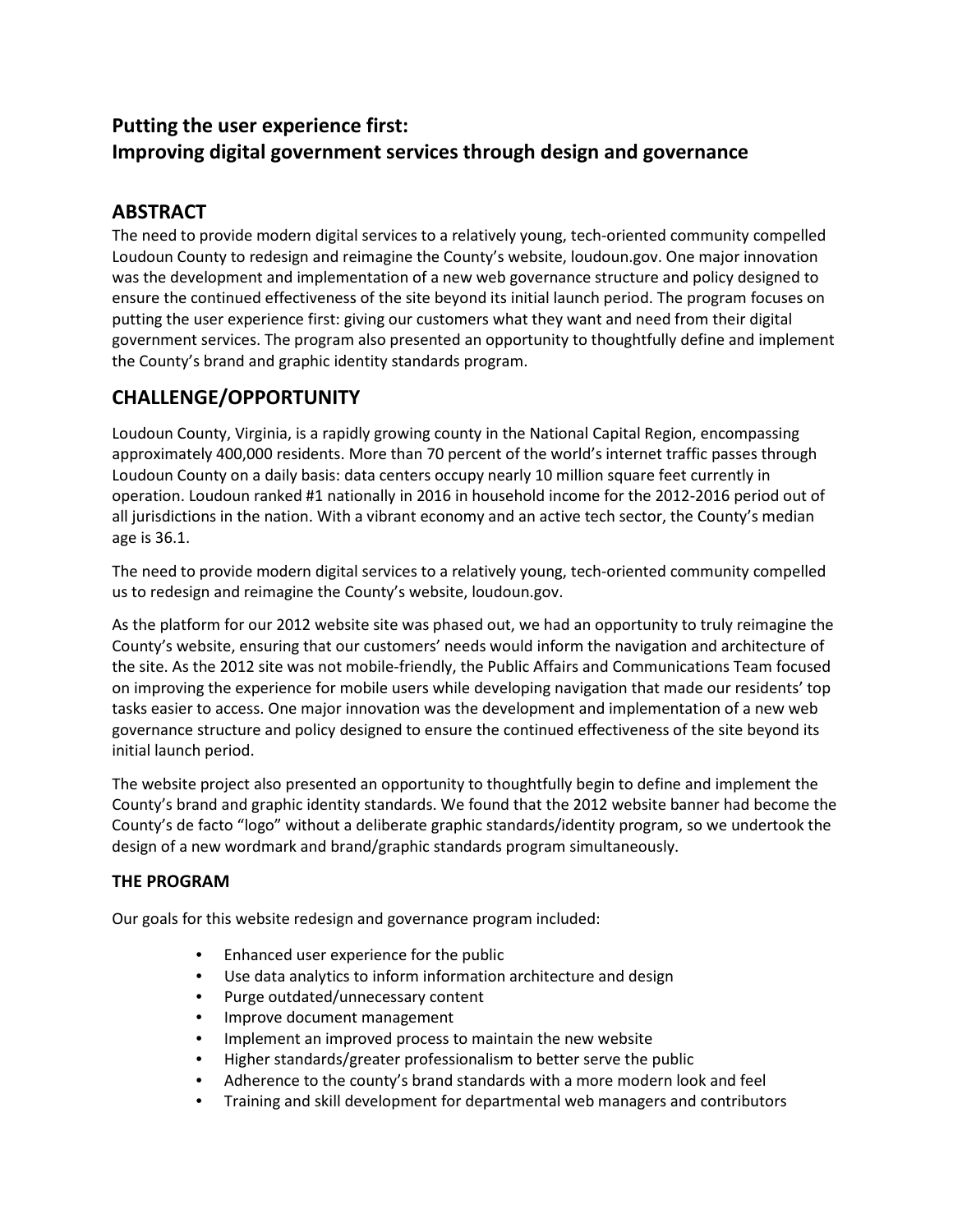Our 2014 site:



#### **Research phase began in September 2017**

To focus on the customer's needs, we dug deeply into our website analytics. We identified the top 20 pages visited, as well as the top 20 search terms, to discover what the public was seeking to do or find on our site.

Public Affairs and Communications staff members worked closely with each of the County's 32 departments to collect call logs, perform content reviews, map business processes, and survey citizens, all with the goal of eliminating unnecessary web content, improving the accessibility and effectiveness of key web content, and maintaining a focus on the website as a customer service function.

#### **Redesigned site launched in November 2018**

We purged approximately 20 percent of our existing content and reformatted our pages to include buttons and graphic links to the top tasks (as identified through our analysis of our top searches and most visited pages). Our website vendor, CivicPlus, provided design and technical assistance and migrated the existing web content to the new site.

In addition, we developed seven microsites for frequently accessed departments, including Animal Services; Elections; Fire & Rescue; Health and Human Services; Parks, Recreation and Community Services; Sheriff; and Transit.

We added an "Open Government" page to make County data, including interactive maps, easier to find on the site.

We focused on mobile-friendly design and content, reducing the number of words and editing the content to be more accessible on smartphones.

#### **Website governance program**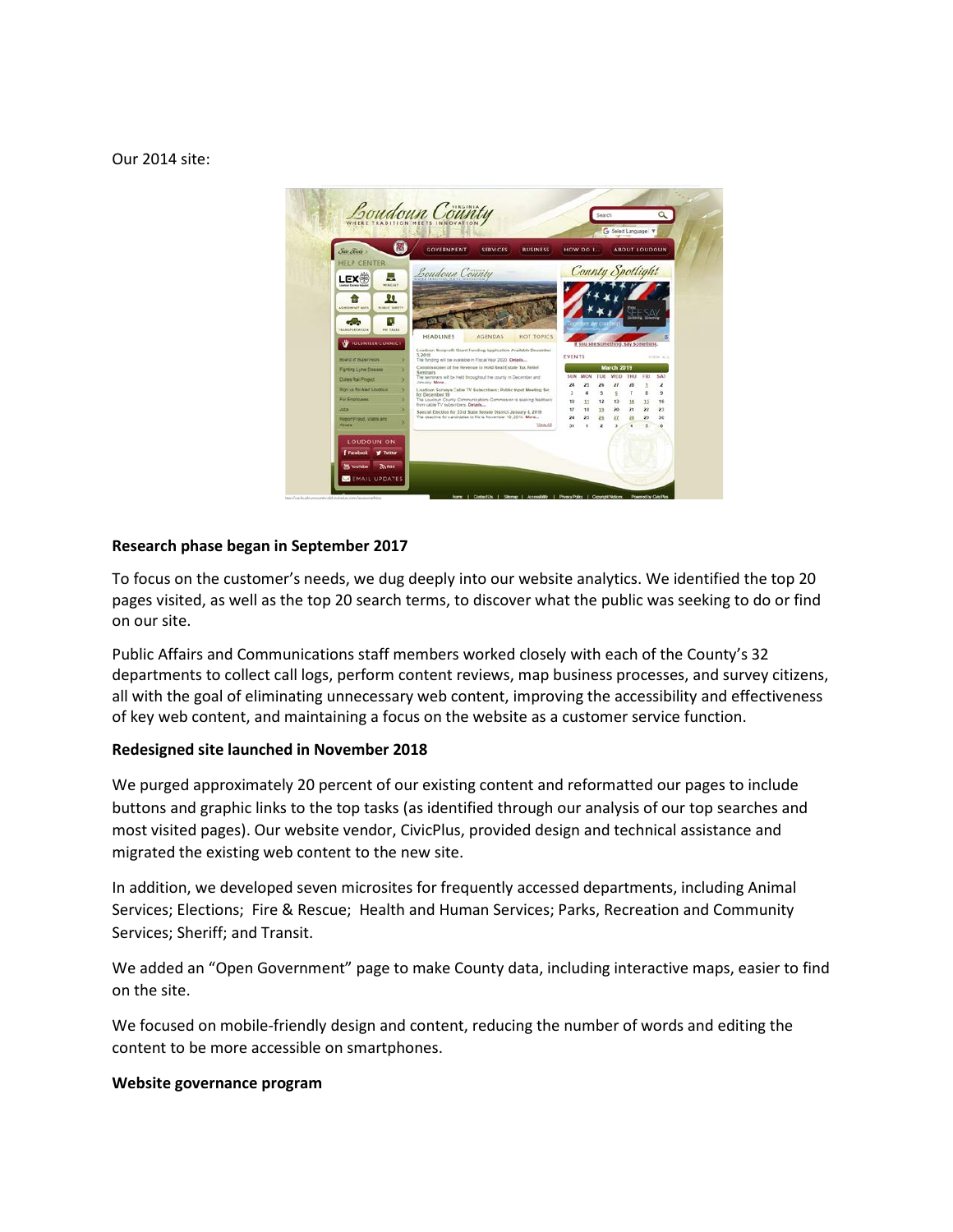To maintain the integrity and effectiveness of the site, it was imperative to develop policies and procedures that would enable us to not only set website standards, but enforce and preserve them.

Often, web teams spend many months redesigning their website, but don't have a post-launch strategy in place to maintain it or protect all of their hard work.

We developed and implemented a new website governance policy, replacing outdated policies that no longer fit the current landscape of digital government. It reflects a partnership between the Public Affairs and Communications division and the Department of Information Technology.

Highlights of that governance policy include:

- Content should be created with the end-user (our customers, members of the public) in mind rather than based on the County's organizational chart, internal processes or staff preferences.
- The County's target audiences for the public website typically include various segments of the public, not staff. Therefore, navigation and information architecture for the public website will be based on primary audiences' needs, best practices in website design, and the website conventions that the County adopted at the time to site was created.
- The County's website should enable visitors to find desired information and complete intended transactions quickly.
- To promote an effective website, the County should promote and maintain a consistent user experience across webpages and digital properties.
- Loudoun County aims to assure access to its digital content; therefore, content should be accessible to all site visitors, including to people with disabilities. [The] website should follow current state and federal legal guidelines for website accessibility and the guidelines of the Plain Writing Act of 2010.
- Presentation of digital content should be optimized for known commonly-used devices and technologies including mobile devices and various browser connectivity speeds.
- The County website must meet or exceed standards and best practices for system security, secure transactions, and protection of personal data and identity, and any other measure required by the Department of Information Technology.

The new governance policy and procedures provide access to only those staff members in departments who have been trained in the presentation and development of digital content. They undergo regular, consistent training provided by the Public Affairs and Communications division, and serve as the direction of their department directors, who share responsibility for ensuring that standards are met.

# **COSTS**

- The County avoided significant costs associated with procuring a new website by continuing its contract with the current website vendor, who specializes in website development for local governments across the country. The County's Department of Information Technology
- Total website vendor costs for standing up the new website, which included project management, network, developer, programming, graphic design, and consultant services, was \$55,470.
- For the 14-month duration of the redesign project, one FTE was designated full-time to the project; to train and oversee the governance and maintenance of web content, two staff members devote approximately 30 percent of their time on an ongoing basis.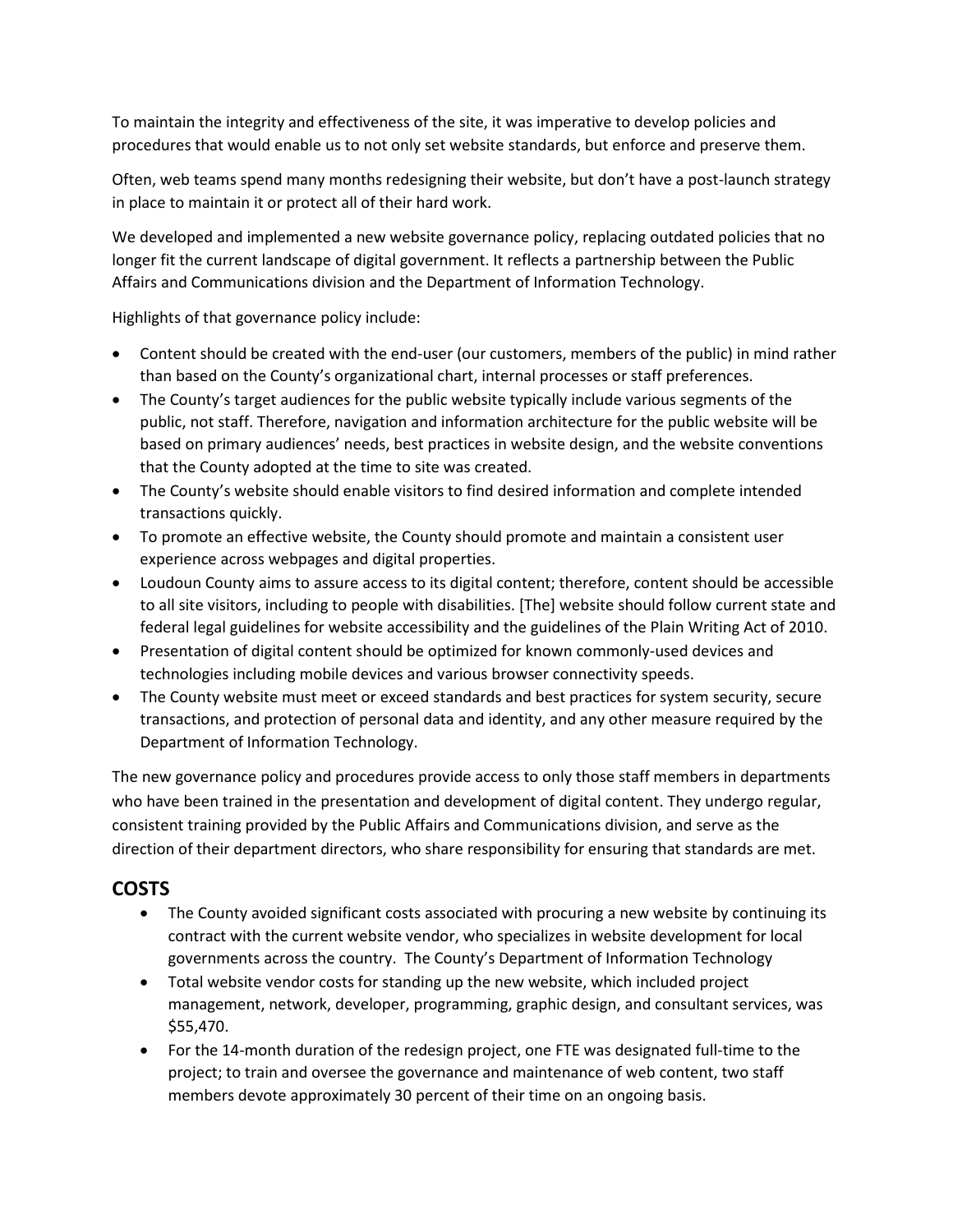### **HOW IT FULFILLS THE VACo CRITERIA:**

This program merits a Savvy award because it offers an innovative solution to delivery of digital services, and provides a model that other local governments may learn from or implement in their own localities.

It goes beyond just developing "an attractive website" to focus on putting the user experience first: giving our customers what they want and need from their digital government services.

It has had measurable results: increasing the number of individuals using our digital services, as well as increasing the number of individuals using our services on mobile phones. In addition, this project implements policies and procedures to ensure that our digital services continue to be provided in an effective and efficient manner by training and equipping County staff.

### **RESULTS/SUCCESS**

Recent analytics indicate that our goals are being met. A year-over-year comparison of the same five month period indicates that we have increased the number of website visits by 47 percent.

Most of that increase is in the form of mobile phone users: we added approximately 400,000 mobile visits, while maintaining nearly the same number of desktop visits.

| <b>Total Visits</b>           | 899,613         |
|-------------------------------|-----------------|
| Desktop                       | 754,117 (83.8%) |
| Smartphone                    | 78,330 (8.7%)   |
| Tablet                        | 61,500 (8%)     |
| Other                         | 5,666           |
| <b>Total Unique Pageviews</b> | 1,516,055       |

#### **December 1, 2017-April 1, 2018 (old website):**

December 1, 2018-April 1, 2019 (new website):

| <b>Total Visits</b>           | 1,327,176     |
|-------------------------------|---------------|
| Desktop                       | 750,953 (57%) |
|                               |               |
| Smartphone                    | 481,617 (36%) |
| Tablet                        | 86,211 (6%)   |
| Other                         | 8,395         |
| <b>Total Unique Pageviews</b> | 2,325,334     |

We have trained staff in 30 County departments on best practices in web content creation, and have met with department content managers in a new users group, which will meet regularly to continually develop their skills. In addition, we are launching our new brand and graphic standards, including our new wordmark and colors, as seen on our new site (loudoun.gov):